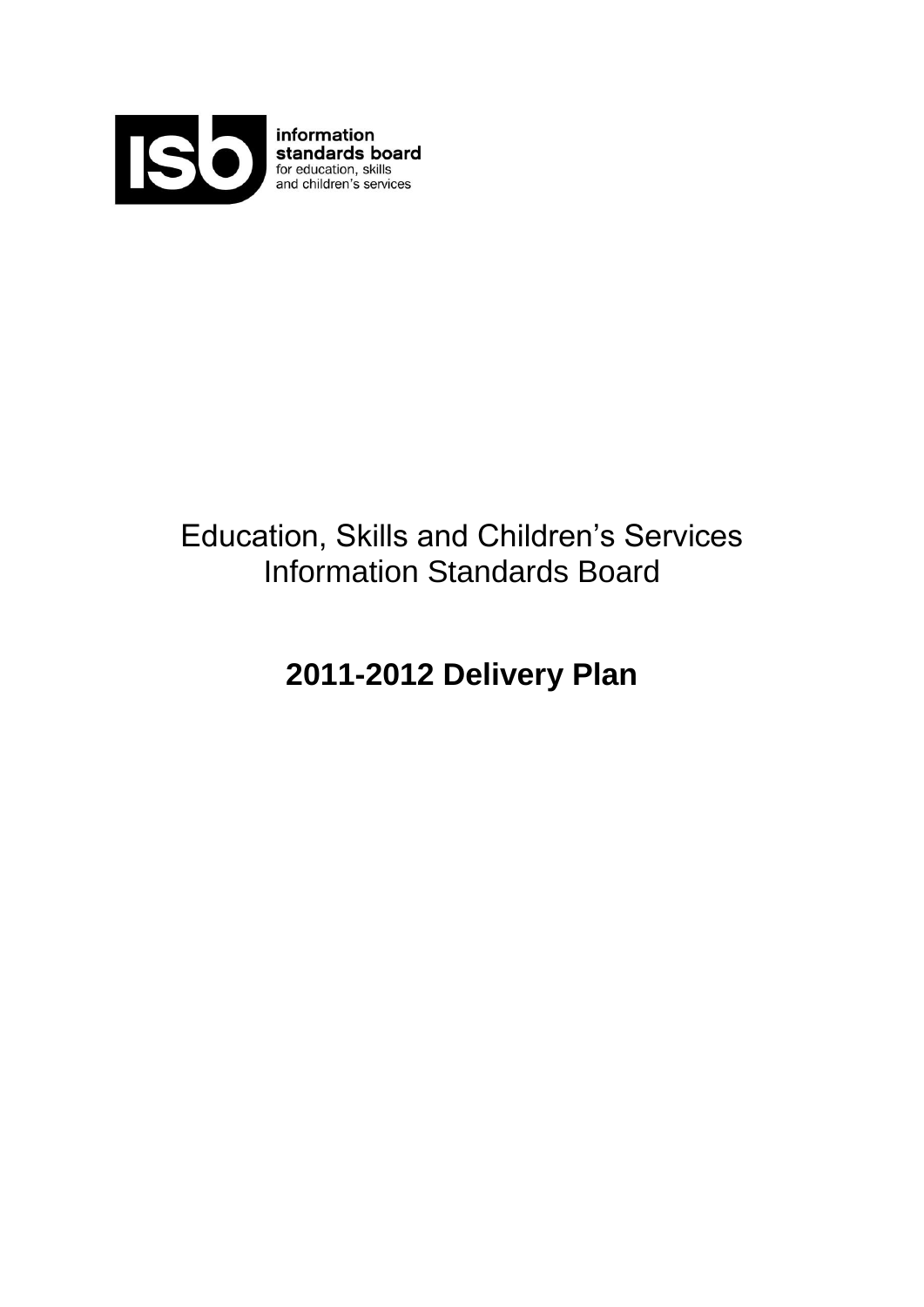## **Contents**

| 1     |  |
|-------|--|
| 2     |  |
| 3     |  |
| 4     |  |
| 4.1   |  |
| 4.2   |  |
| 4.3   |  |
| 4.4   |  |
| 4.4.1 |  |
| 4.4.2 |  |
| 4.5   |  |
|       |  |
|       |  |
|       |  |
|       |  |
|       |  |
|       |  |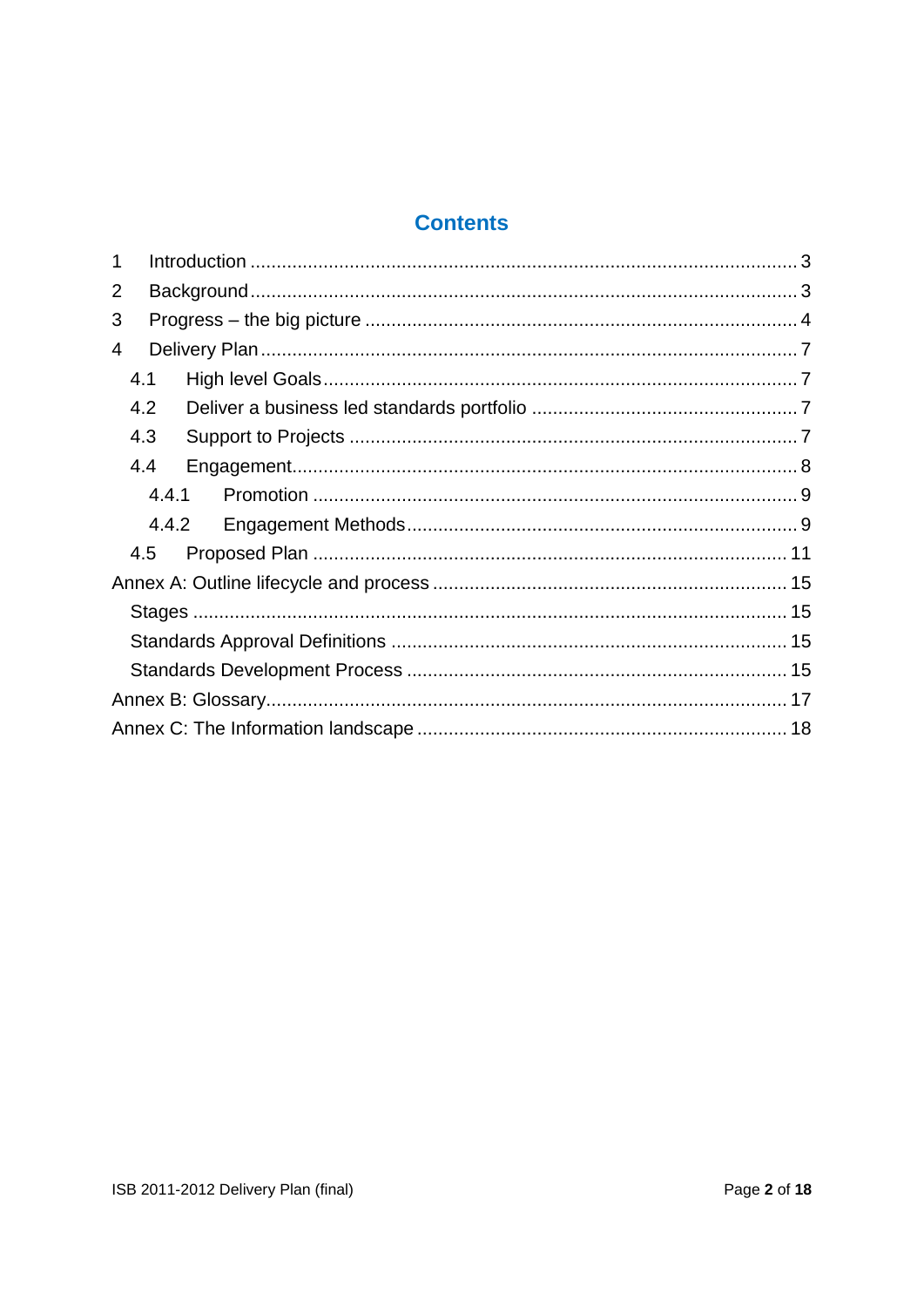## <span id="page-2-0"></span>**1 Introduction**

- 1. The [Information Standards Board](http://data.gov.uk/education-standards/) (ISB) is jointly sponsored by the Department for Business, Innovation and Skills (BIS) and the Department for Education (DfE) as the system-wide authority for all information and data standards. Its mission is to facilitate secure information sharing across the system; develop and support information standards to aid front line delivery; improve efficiency, reduce costs and minimise bureaucracy. The ISB is designated as an Internal Advisory Committee, but has Ministerial authority to make recommendations and approve standards for use across education, skills and children"s services (ESCS).
- 2. Our work to date has been realising the ISB"s mission:
	- to create and maintain a minimum yet sufficient set of re-usable standards which support the secure sharing of data, enabling the implementation and evaluation of policy outcomes;
	- to enable the delivery of joined up services to citizens and employers; and
	- to achieve ESCS-wide efficiencies and best value for money, as embodied in the Information Strategy for ESCS.
- 3. The year ahead will be challenging as there is much to do with our finite resources. This high level Delivery Plan shows how we will focus our time and energy on approving those data and information standards that will make most impact. We will also continue to build on our achievements to date and, most importantly, ensure that the approved standards in place are adopted and implemented widely across ESCS.
- 4. ISB standards will help central government departments, executive agencies and the arm"s length bodies to meet the requirements set out in the [Government ICT Strategy.](https://www.gov.uk/government/collections/ict-strategy-resources) Common and open information standards are an essential building block for delivering the objectives of this Strategy.

### <span id="page-2-1"></span>**2 Background**

- 5. The ISB has been in existence for 3.5 years and at the start of each year it formulates a plan for the forthcoming year. This document is a draft plan for the year 2011-12 for ISB consideration and approval. It shows an overview picture of what has been accomplished and suggests prioritisation of the next year"s work, based on:
	- a. requests, formal and informal, for new standards;
	- b. an initial analysis of priorities worked up at the March 2011 meeting of the Standards Implementation Working Group; and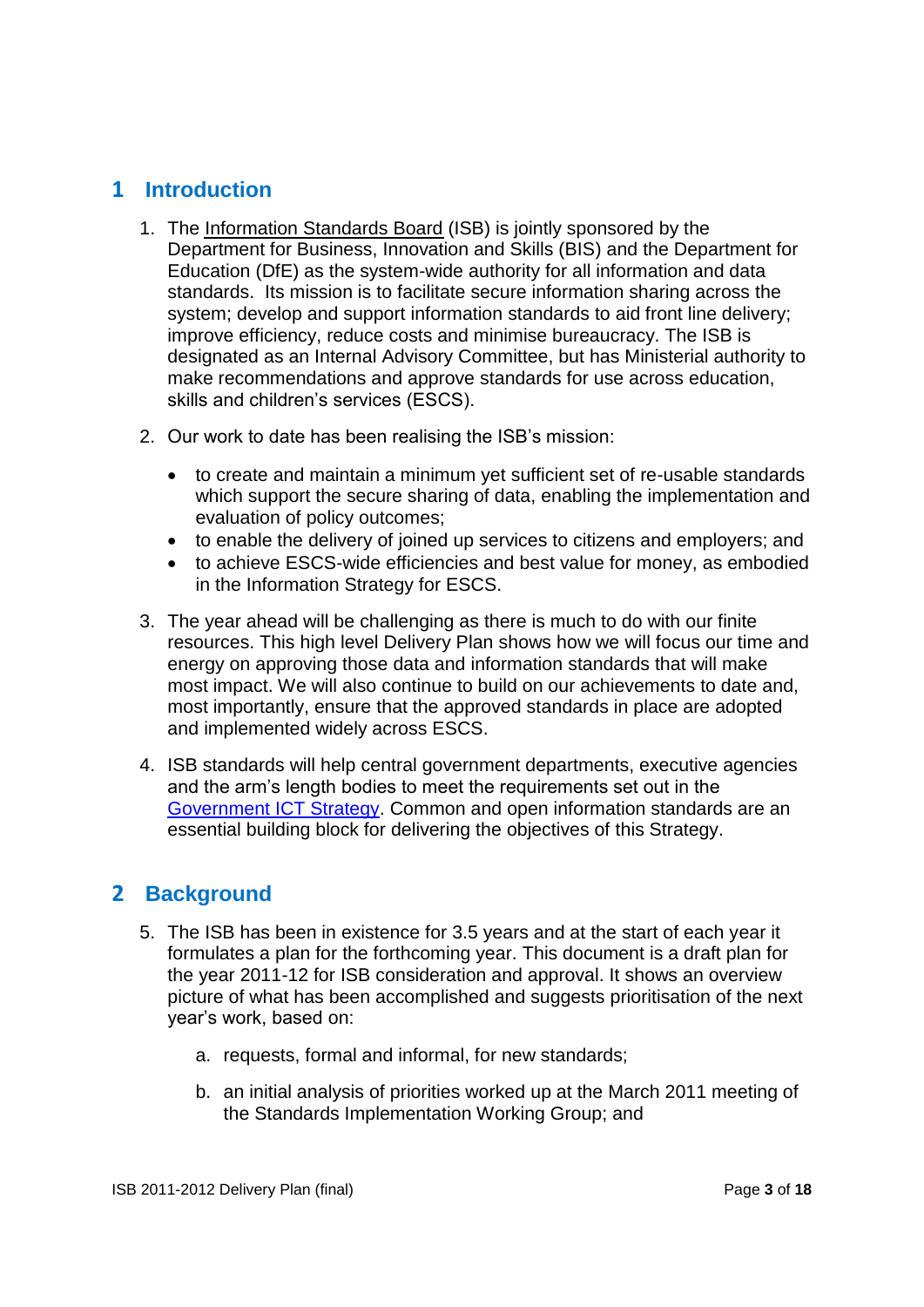- c. the on-going impetus to support and encourage adoption of ISB standards.
- 6. The mission of the ISB is to:
	- a. facilitate information sharing across the system;
	- b. agree information standards to aid front-line delivery; and
	- c. improve efficiency, reduce costs and minimise bureaucracy.
- 7. Full information about the ISB, its work and its standards are set out on the ISB website.

The ISB defines the following *two types of ISB standard*:

- **1. Business Data Standard (BDS):** this defines core business information, devoid of encoding method or application-specifics. The BDS is the means by which we aim to ensure that an item of data has common characteristics, making it understandable and shareable across all Application Interfaces. It defines data in terms of data types (e.g. "text", "numeric", "date", etc.), semantics (a definition of the meaning of the data item e.g. a BDS may state "this text data item defines a single name component of a person") and length (e.g. name components may be up to 100 characters in length). A BDS also groups data items into "entities", each of which corresponds to a business entity of interest, like "person", "organisation", address", etc. Finally the BDS defines how one instance of an entity can be uniquely distinguished from another (for example how to distinguish one Qualification record from that relating to a different Qualification).
- **2. Technical Data Standard (TDS):** an ISB TDS defines an encoding, in a defined encoding format such as XML, of a BDS. As such, it is ready to be "dropped into" an Application Interface Specification wherever that data item is needed.

An explanation of how these standards fit into the real world of systems and applications is given in [Annex C: The information landscape.](#page-17-0)

## <span id="page-3-0"></span>**3 Progress – the big picture**

- 8. The DfE Chief Information Officer Group has created an ESCS-wide Business Data Architecture (BDA) which models business information needed across all sectors of ESCS. This architecture was developed as a high level view. More detail is filled in and the architecture is evolved during the process of development of ISB standards, when the business activities and detailed information needs are explored in the area being standardised. In this way the ISB standards and the BDA are always compatible, but by co-evolution (there is no presumption that the business needs must be force-fitted into the high level architecture).
- 9. Relevant parts of the BDA are included in [Business Data Standards](http://data.gov.uk/education-standards/standards) and thus approved by the ISB. Eventually most if not all of the BDA will be developed and approved by the ISB for the whole of ESCS. The figure below shows the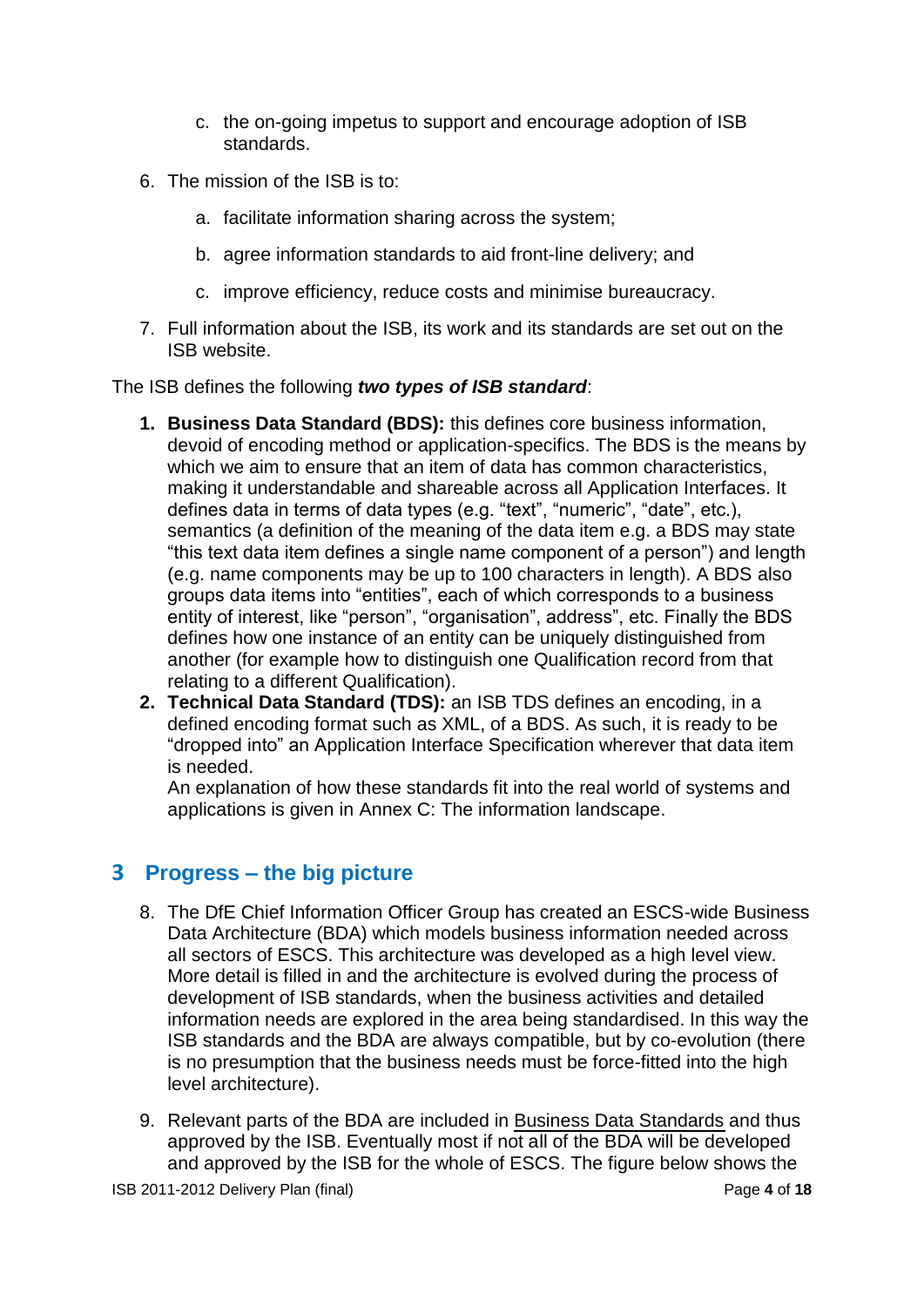top-level view of information areas from the Business Data Architecture and represents, at a high level, all the functional areas across ESCS where there are potential needs for data standards. Dark green has been used to show where standards have been created and approved by ISB and yellow shows where there are no standards:



**Figure 1: Progress: green shows where approved standards exist**

- 10.ISB creates and publishes small modular Business Data Standards (BDS). In a few cases, an encoding of a BDS in XML has also been produced and this is called a Technical Data Standard (TDS). Some of the modular BDSs are of widespread use. For example "*Stakeholder'*, which covers Person and Organisation, will be used across almost all the business functions in ESCS, and in the figure above "*Stakeholder'* is shown as outside the ESCS functional areas. Another area of the BDA, "*Location'*, covers methods of contacting or locating stakeholders (e.g. address, email address, telephone numbers, etc.). This too is shown outside the ESCS functional areas because its use is common to most of them.
- 11.Some of the standards represent "foundations" on which other standards are built. For example, "*Stakeholder [person]'* has many related standards (e.g. names, contacts, disabilities, awards) linked to it.
- 12.Below is an expansion of detail of the green parts of the BDA showing just the foundation standards (showing all of the standards would make for a very crowded picture). This gives an indication of the scope and utility of the standards developed so far: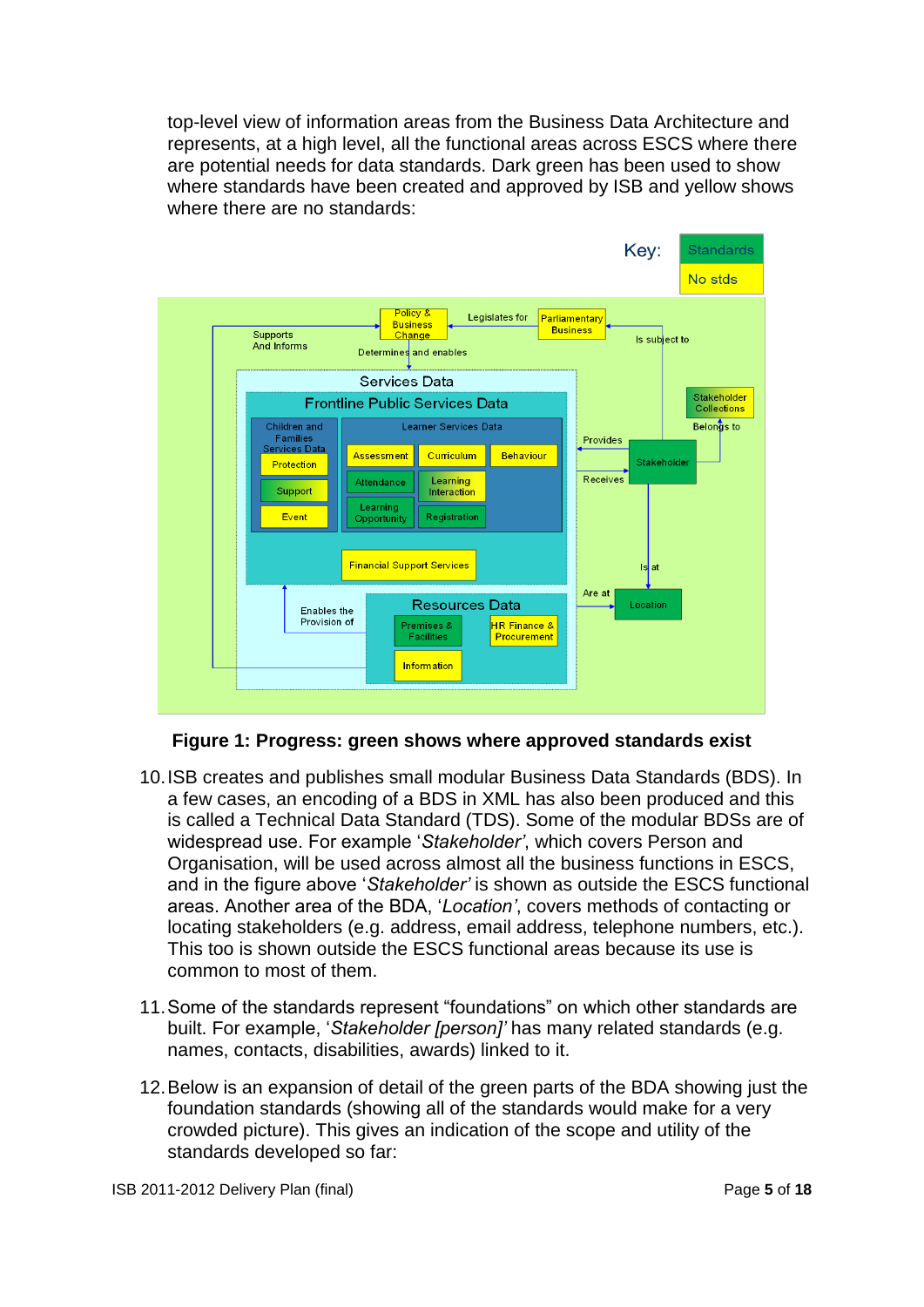

#### **Figure 2: Approved standards in more detail showing the "foundation" standards underpinning many potential uses**

13.Some of the future work items that have been identified (see the plan in Section "Proposed Plan:" below) will create new standards, but many will fill in more detail on the foundation standards (for example, extensions to Stakeholder [person] to hold additional information such as first language, mode of travel, etc.). The additional detail may be in the form of new data items within a standard (shown below as red shading), or new entities that can be linked (shown as red circles linked to the foundation standards):



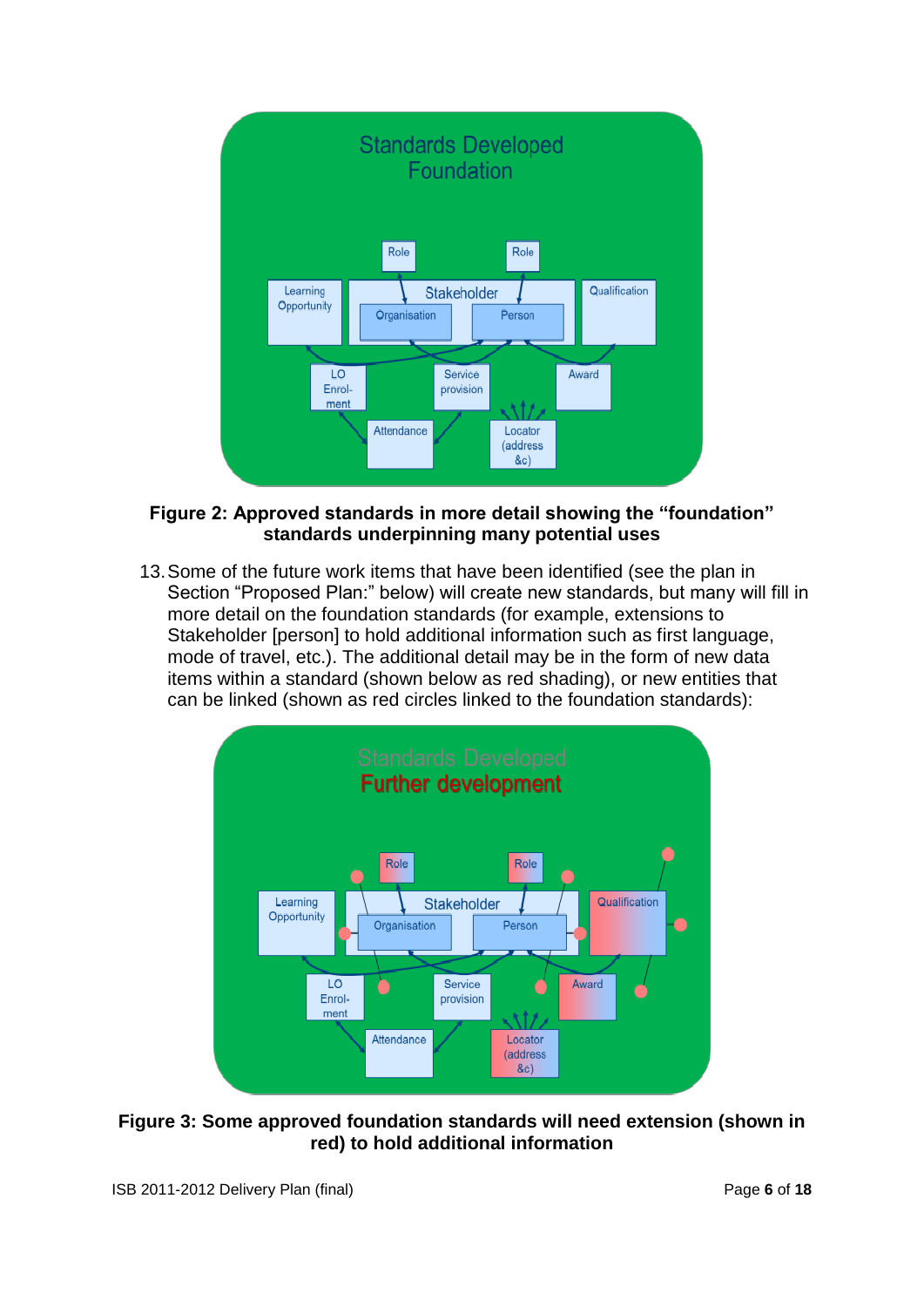## <span id="page-6-0"></span>**4 Delivery Plan**

14.The delivery plan overview is summarised under three headings:

- High Level Goals
- System wide engagement with stakeholders
- The delivery of a business led standards portfolio
- 15.We anticipate that the delivery plan will be updated on a quarterly basis to reflect emerging policy needs, system-wide change initiatives and new developments in standards.

#### <span id="page-6-1"></span>4.1 High level goals

16.The high level goals are shown in the figure below:

|                                                | Deliver business-led standards portfolio<br><b>Support to projects</b>                        |                                                                                                                                                                               |  |
|------------------------------------------------|-----------------------------------------------------------------------------------------------|-------------------------------------------------------------------------------------------------------------------------------------------------------------------------------|--|
| Requests from business<br>Deliver new policies | Support for adoption &                                                                        | <b>Engagement</b>                                                                                                                                                             |  |
| Fill gaps for migrations                       | migration to:<br>DfE schools census<br><b>HESA</b><br><b>Information Authority</b><br>JCQ A2C | <b>Farlier contact with</b><br>Policy leads<br>Promulgate existing<br>standards<br>Encourage business to<br>engage early<br>Harmonise with extra-<br><b>ESCS stakeholders</b> |  |

#### <span id="page-6-2"></span>4.2 Deliver a business led standards portfolio

- 17.The ISB aims to be driven by business priorities, for example, in support of policy initiatives or business change initiatives.
- 18.The standards included in the portfolio to be developed have been identified as priorities by ESCS stakeholders, principally via the ISB Special Interest Groups (SIGs) and the Standards Implementers" Working Group. They are consistent with the high level goals set for 2011-12, focusing the ISB"s work on the standards that will bring the greatest and earliest benefits to the education, skills and children"s services system.
- 19.Note that the plan as presented in Section [4.5 below](#page-10-0) may need to be revised over time to support emerging priority needs, such as the Arm"s Length Body reform programmes.

#### <span id="page-6-3"></span>4.3 Support to Projects

20.The goal of the ISB is to contribute to the delivery of benefits into ESCS. The ISB recognises that standards only deliver benefits when used, and their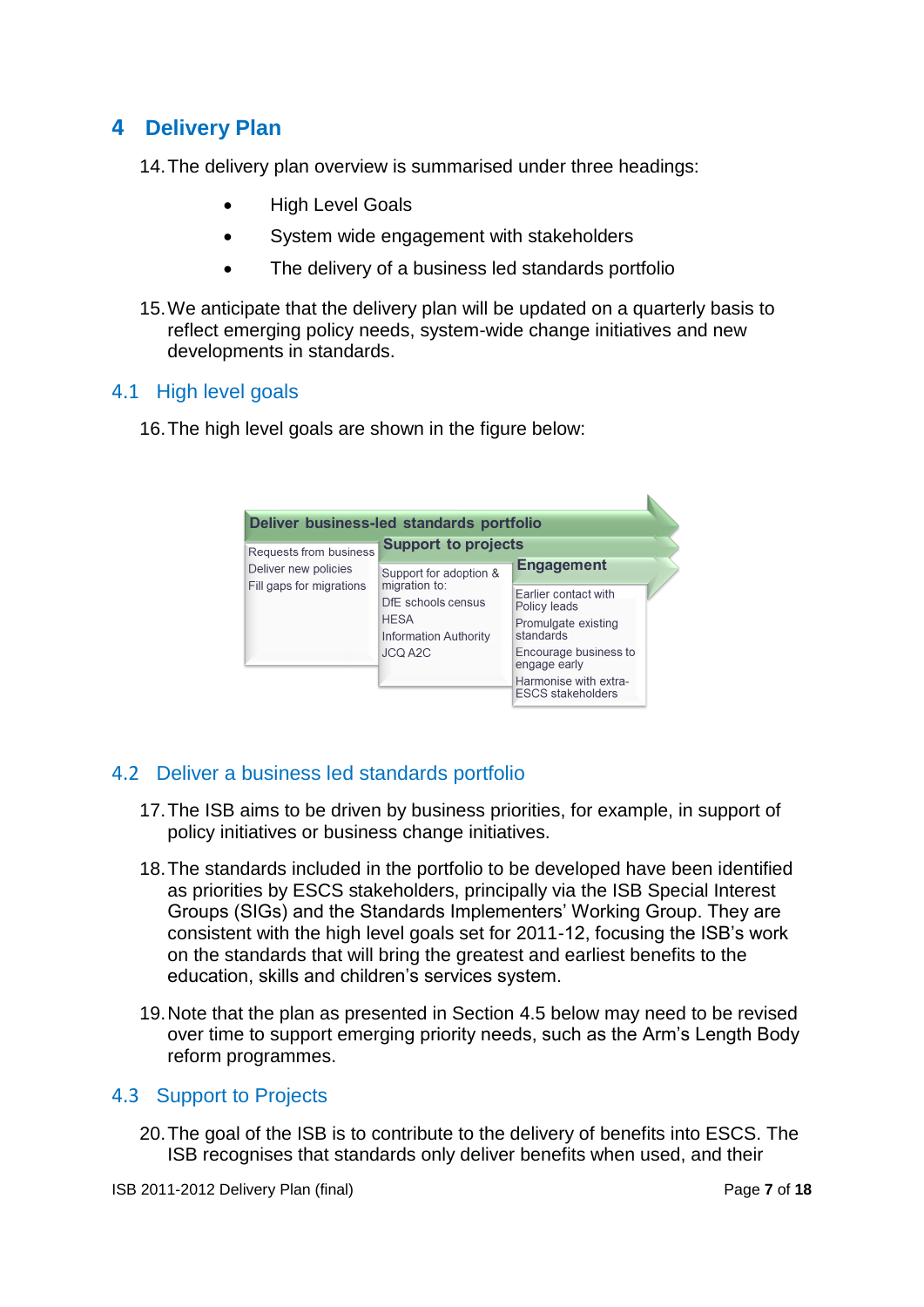usage is introduced through projects and programmes. Hence the ISB attaches importance to supporting projects in their use of standards.

- 21.The ISB plan includes the following project support activities:
	- a. Engage with the Arm"s Length Body reform programme in order to support integration of ALBs around common ISB standards. Within the DfE this will include the ISB becoming part of the programme approvals process to ensure that the DfE policy of mandating the use of standards is upheld. At the time of production of this plan, BIS has not determined the role of standards within its own ALB reforms;
	- b. Work with DfE"s Data and Statistics Division (DSD) on the migration of CBDS to ISB standards, particularly Address Standards needed by 2015; development of standards for the Academies Programme and for Young People/Early Years;
	- c. Work with HESA, HEFCE and a range of strategic partners including UCAS and SLC to achieve the aims of the [HE White Paper,](https://www.gov.uk/government/uploads/system/uploads/attachment_data/file/32409/11-944-higher-education-students-at-heart-of-system.pdf) including supporting the re-design of the UCAS application processes:
	- d. Work with the Information Authority (The IA) and the Skills Funding Agency (SFA) as they move their Individualised Learner Record (ILR) collections towards compliance with ISB standards;
	- e. Continue to work with the Joint Council for Qualifications ( JCQ) on their new "A2C" system for entering learners for assessments and distributing results;
	- f. Continue to support the Schools Performance Website project; and
	- g. Engage early with the introduction of new measures for Sure Start early years provision and payment by results.

#### <span id="page-7-0"></span>4.4 Engagement

22.The aims of stakeholder engagement are to:

- a. Ensure that stakeholders always make appropriate use of available standards because they are aware of the existence of ISB standards;
- b. Ensure that gaps in available standards are identified, so that they can be filled in time to meet business needs; and
- c. Ensure that appropriate and fully representative expertise is located and engaged in the development of ESCS standards.
- <span id="page-7-1"></span>23.Stakeholder engagement includes promotion to and working with stakeholders.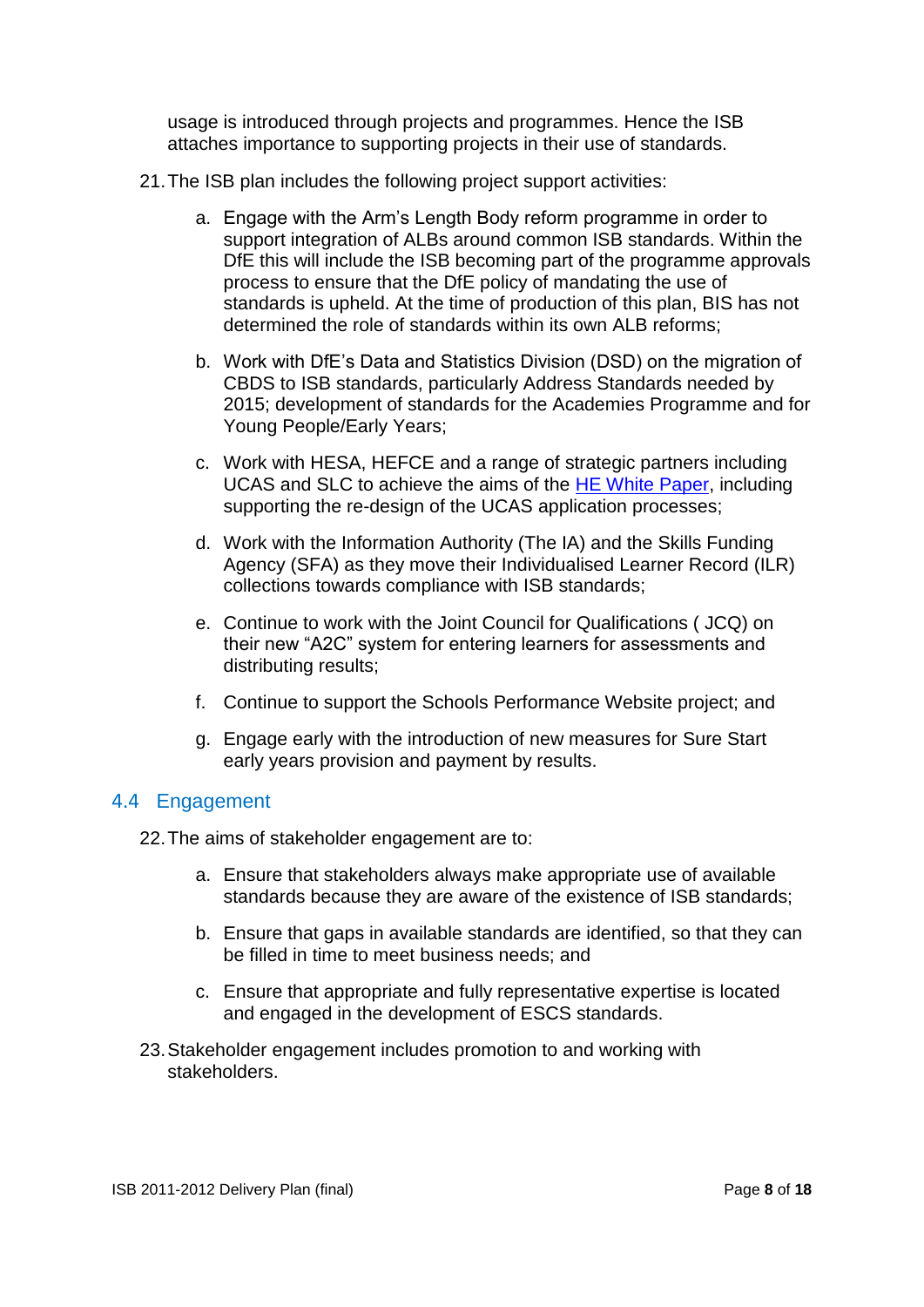#### 4.4.1 Promotion

24.Specific promotion activities will include:

- a. Setting up regular information sharing sessions for key policy officials in DfE and BIS;
- b. Identify the main data systems that can make an early transition to ISB standards and map them in a transition plan with a clear schedule and explanation of process covering 2012-2014;
- c. Work with DfE"S Chief Information Officer Group senior management team to promote ISB standards to the new Executive Agencies, starting with the Standards and Testing Agency due to be operational by November 2011;
- d. Engage with BIS" relevant bodies in the education and training sector (see Annex B), and work on common identifiers within the Standards Implementers" Working Group;
- e. Through close contact with Ofsted, Ofqual and the Office of the Children"s Commissioner to introduce ISB standards at the earliest opportunity, for example when systems are due for refresh, or when plans are being developed for changes covering the next 2/3 years;
- f. Engage Teaching Agency and Teacher Pensions policy officials to identify opportunities to introduce ISB standards; and
- g. Build links with Department of Health on areas of common interest, including standards describing social workforce and standards that support social work.

#### <span id="page-8-0"></span>4.4.2 Engagement Methods

25.A variety of methods will be used to engage with stakeholders as described below.

#### *Communication Channels*

- 26.**ISB SIGs and Standards Implementers" Working Group**; regular meetings and use of Huddle collaboration space will provide a channel for two-way communications.
- 27.**Suppliers SIG**; providing a two-way channel for communications, as well as a forum through which to reach supplier expertise for the development of standards.
- 28.**ISB"s collaboration space**; users will be invited to join via a Special Interest Group or specific working groups set up to help take forward standards development and implementation.
- 29.**[ISB"s website](http://data.gov.uk/education-standards/)** the content is being migrated from [http://www.escs-isb.org.uk/](http://data.gov.uk/education-standards/) as part of the Government"s rationalisation of websites.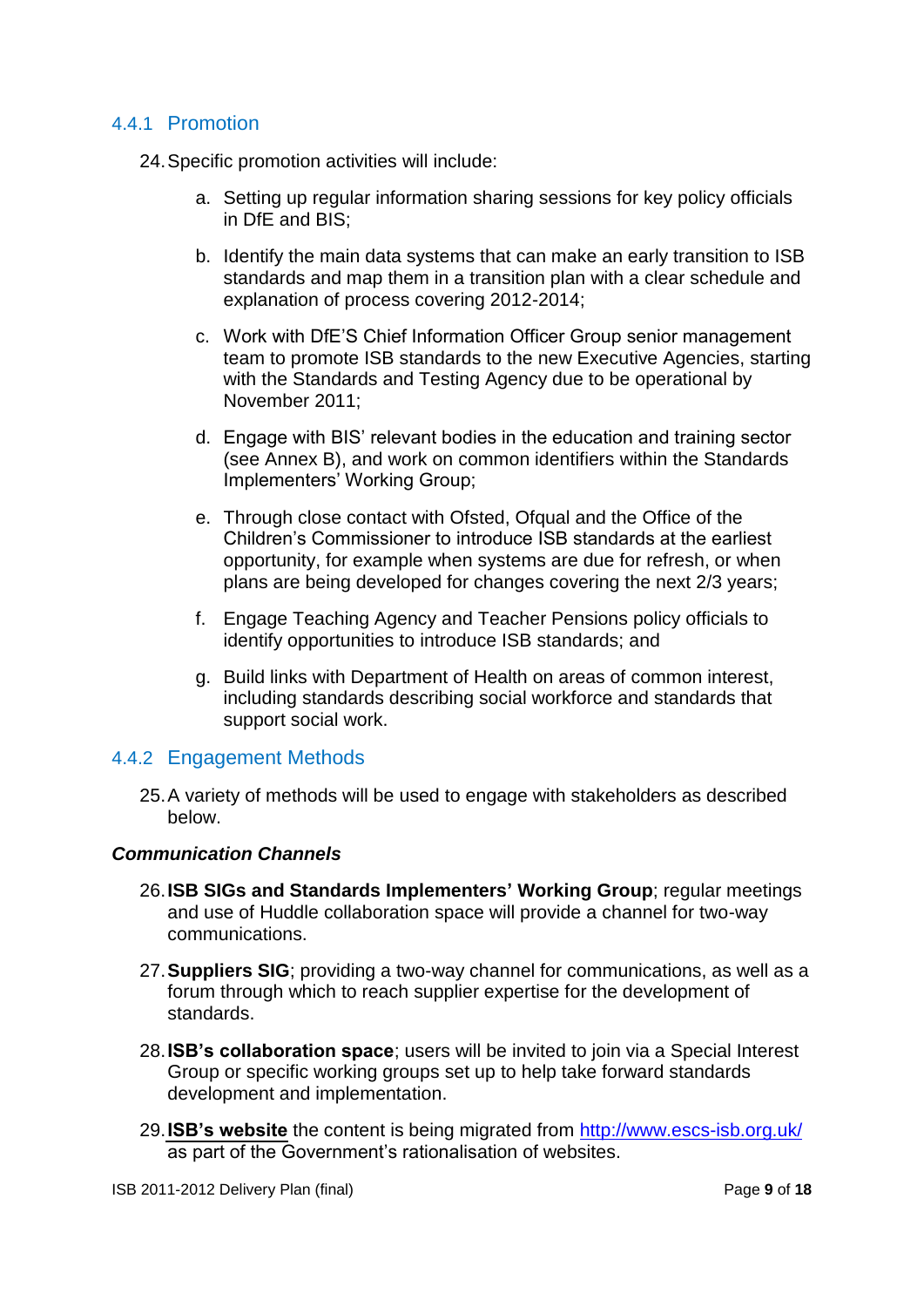30.**ISB"s quarterly newsletters**: these will give regular updates on our work.

#### *Enterprise Architecture*

- 31.The ISB and TSS will continue to work closely with the DfE"s Enterprise Architecture Unit who are developing an Enterprise Architecture on behalf of the whole of ESCS. This work is approved on behalf of ESCS as parts of it become embedded into approved ISB standards. Through this approach we will ensure that ISB standards and the new architecture are fully aligned. This alignment will ensure that adopting approved data and information standards will embed the new architecture across the system.
- 32.During this year we will progress the work on the ESCS Metadata Framework; continue to seek ISB approval for it and to work up a case for the ESCS Thesaurus to become an ISB standard. The Metadata Framework provides guidelines for the use, governance and management of metadata across the education, skills, and children"s services (ESCS) system and has potential for adaptation and use (in conjunction with the e-Government Metadata Standard (e-GMS)) across Government. Its purpose is to provide the semantic foundation for a consistent approach to the creation, management and use of information objects, in order to support findability, compliance and interoperability. It is intended for use by all ESCS staff involved in the creation or management of content repositories, or in developing strategies and systems for exploitation of content.

#### *Cross-Government Engagement*

- 33.In 2008-09 the ISB agreed a "ways of working framework" with its counterpart for Health and Social Care. The intention is to reduce duplication, increase reuse and improve interoperability. Standards in the areas of Child and Adolescent Mental Health and Religion have already been identified as areas for collaboration. Regular quarterly meetings between the two bodies will continue, and will be reported to the ISB.
- 34.The TSS will continue to engage at a cross Government level through the cross government enterprise architecture working group (XGEA). Specifically this engagement will monitor and contribute to the development of "Universal" standards. Such standards are needed by every Government Department and will be defined centrally, focussing on standards like 'qualifications' and "ethnicity" which have been identified as high priority by the ESCS businesses. Updates on progress will be reported to the Board as appropriate.

#### *UK Nations and Eire*

35.The ISB and TSS will continue to facilitate quarterly meetings with the devolved UK Nations and Eire with the objective of agreeing ways of working and identifying areas for collaboration. Reports will be made to subsequent ISB meetings.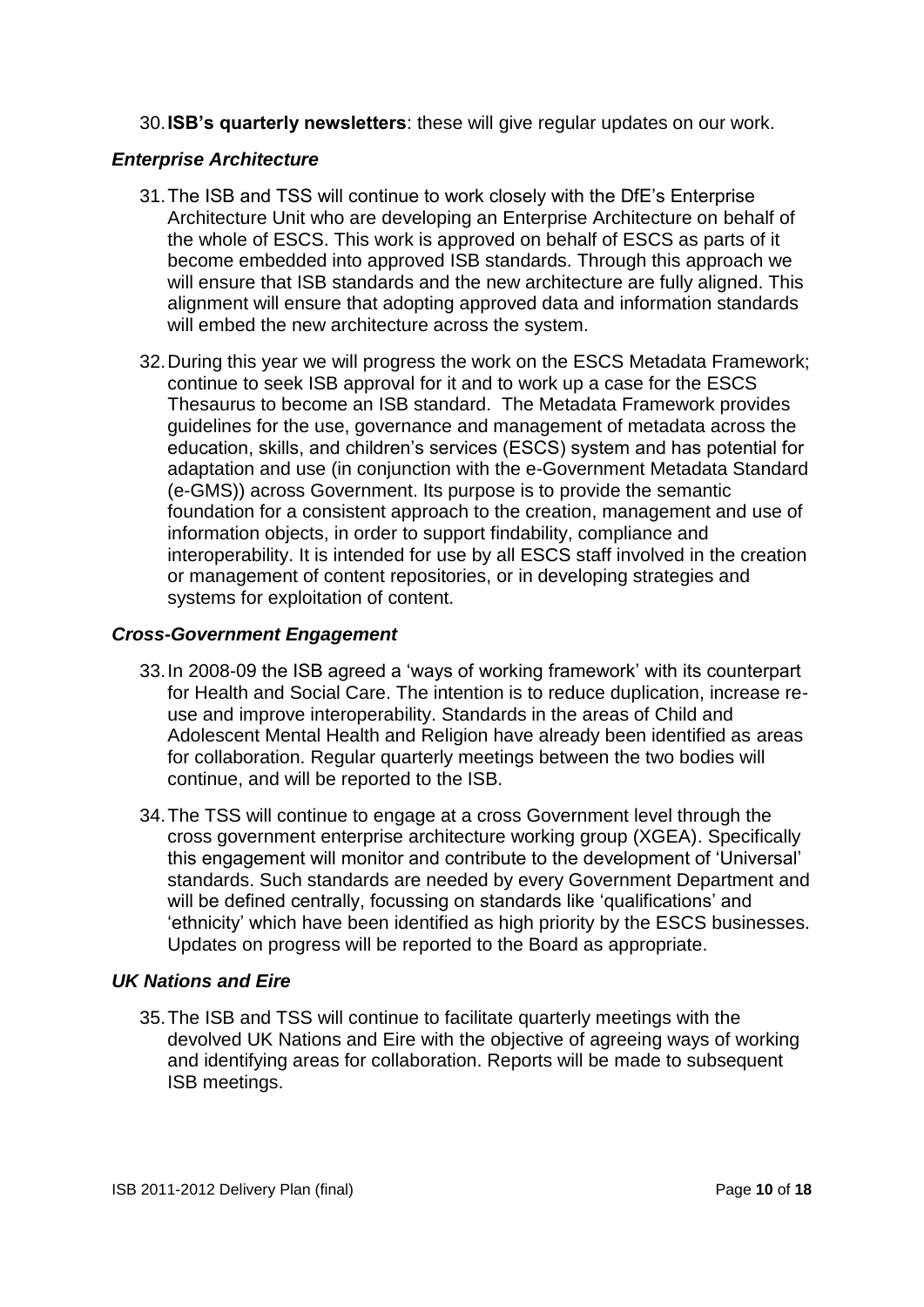#### *Industry Groups*

- 36.The ISB and TSS will continue to work closely with: the Systems Interoperability Framework Association (SIFA); the Suppliers Association for Learning, Technology and Interoperability in Schools (SALTIS); the Strategic Content Alliance (SCA); and Learning-Education-Training Systems Interoperability (LETSI).
- 37.A new Special Interest Group for suppliers will be established to continue engagement with Management Information Software (MIS), in-house and other suppliers.
- 38.Quarterly meetings with the Information Management Partnership for Schools (IMPS) supplier group will continue.

#### *Standards Organisations*

39.The TSS will continue to engage with standards making organisations like BSI, CEN, ISO and LeGSB. This engagement will come through the relevant British Standards working groups and through engagement on specific standards issues.

#### <span id="page-10-0"></span>4.5 Proposed Plan

- 40.The plan below shows the new standards development, project support and stakeholder engagement activities scheduled to fit within the resources available. This shows the work extending through most of 2012, with work items scheduled according to priority (as identified at the last Standards Implementers" Working Group on 13 April 2011).
- 41.If these timescales do not meet emerging business needs, then some reprioritisation may be needed or consideration must be given to expanding the resources available to deliver the work.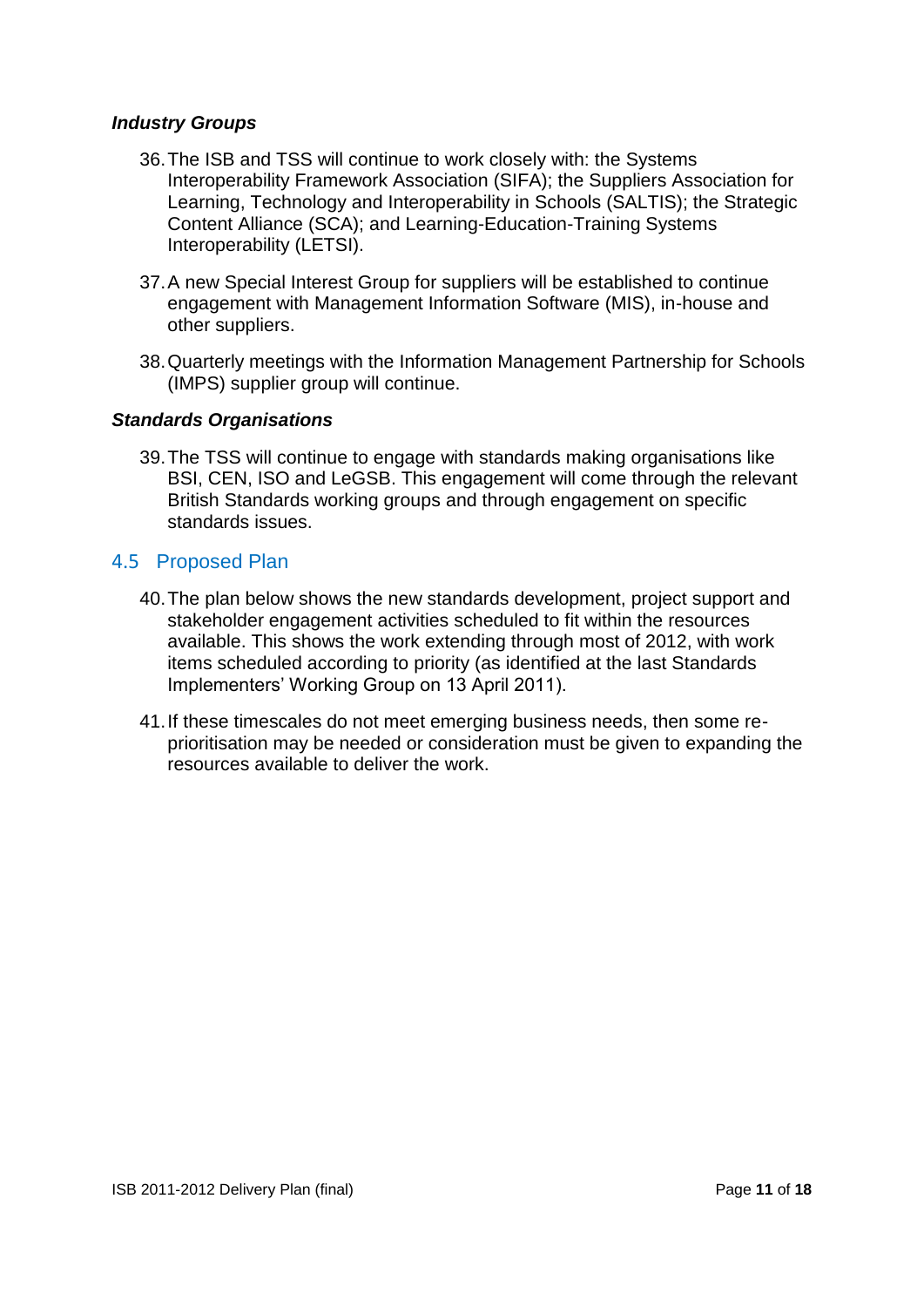|                                             | 2011 |    | 2012 |    |    |    |    |
|---------------------------------------------|------|----|------|----|----|----|----|
|                                             | Q2   | Q3 | Q4   | Q1 | Q2 | Q3 | Q4 |
| <b>Learning Aims</b>                        |      |    |      |    |    |    |    |
| Leavers destinations                        |      |    |      |    |    |    |    |
| Contact                                     |      |    |      |    |    |    |    |
| Qualifications +<br>Results/Awards/Outcomes |      |    |      |    |    |    |    |
| Ethnicity (learner, wforce)                 |      |    |      |    |    |    |    |
| Disability (learner, wforce)                |      |    |      |    |    |    |    |
| employment                                  |      |    |      |    |    |    |    |
| staff                                       |      |    |      |    |    |    |    |
| Data access labelling                       |      |    |      |    |    |    |    |
| Data Quality metadata                       |      |    |      |    |    |    |    |
| Family relationships                        |      |    |      |    |    |    |    |
| Dinner money                                |      |    |      |    |    |    |    |
| LP Types                                    |      |    |      |    |    |    |    |
| Code Lists                                  |      |    |      |    |    |    |    |
| Extended Learner data                       |      |    |      |    |    |    |    |
| Address                                     |      |    |      |    |    |    |    |
| <b>DSD Migration</b>                        |      |    |      |    |    |    |    |
| Sure Start                                  |      |    |      |    |    |    |    |
| Engage Policy teams                         |      |    |      |    |    |    |    |
|                                             |      |    |      |    |    |    |    |

42.A description of each activity is provided below.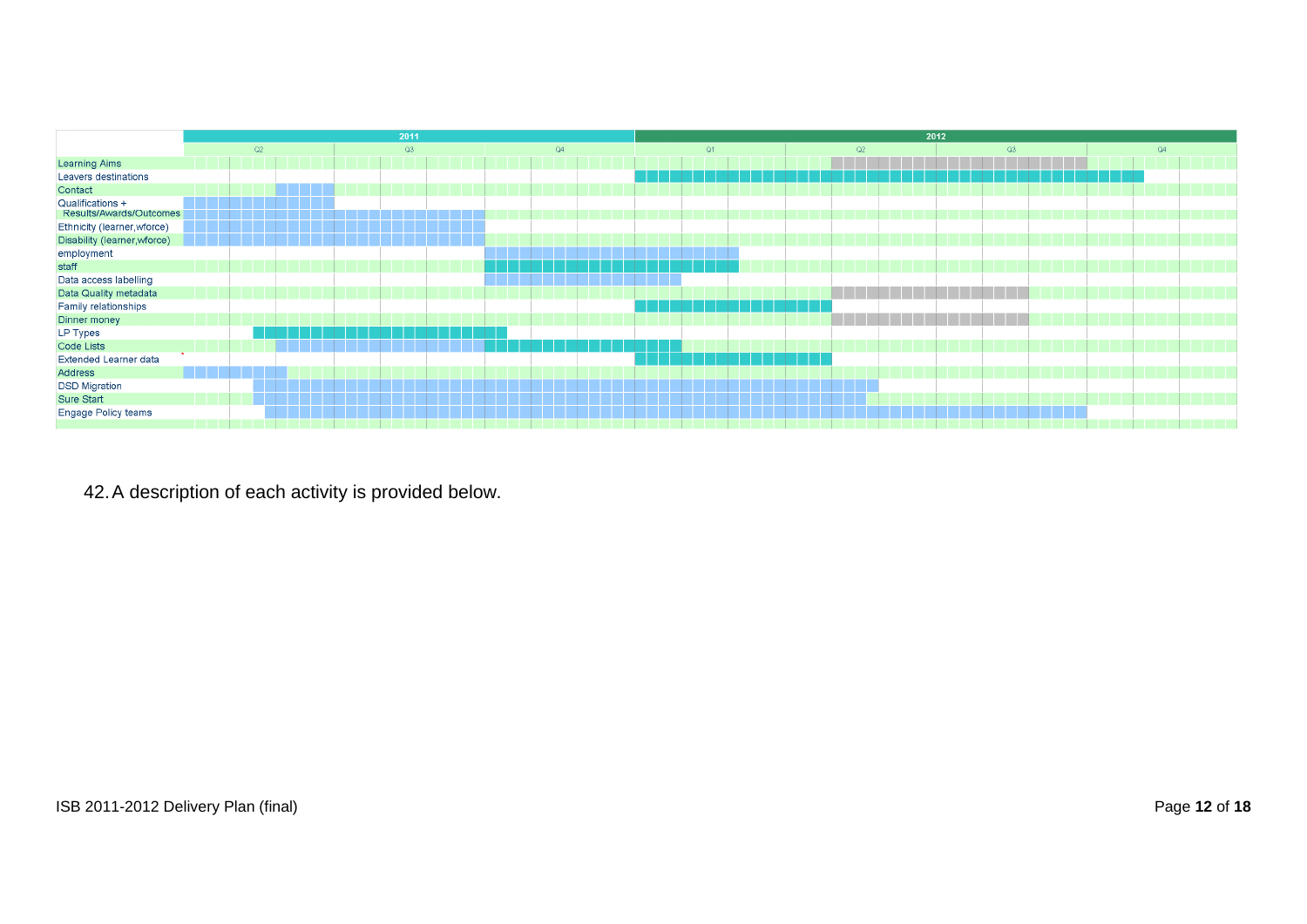| <b>Activity</b>              | <b>Description</b>                                                                                                                                                                                                                                                                                                                                                                                                                 |
|------------------------------|------------------------------------------------------------------------------------------------------------------------------------------------------------------------------------------------------------------------------------------------------------------------------------------------------------------------------------------------------------------------------------------------------------------------------------|
| <b>Learning Aims</b>         | The Individual Learning Record collected by the<br>Information Authority contains "Learning Aims". In part<br>these relate to qualifications, but they also relate to<br>planned progression, such as "Learner wishes to get to<br>University X". This activity aims to analyse the information<br>within Learning Aims and identify how to express them<br>using existing ISB standards and/or where new standards<br>are needed. |
| Leavers destinations         | This has to do with where a Learner goes on to after<br>completing a Learning Opportunity. Mostly this is covered<br>by existing standards where the Learner goes on to more<br>education or is employed within ESCS, however there are<br>some situations (unemployed, voluntary work, etc.) that<br>are not covered.                                                                                                             |
| Contact                      | The association between a Stakeholder and an<br>address/telephone number, etc. We have a standard, but<br>the code list describing the recognised relationship types<br>(home, work, vacation, etc.) is not defined.                                                                                                                                                                                                               |
| Qualifications               | These two items are the standards that will result from<br>working with JCQ.                                                                                                                                                                                                                                                                                                                                                       |
| Results/Awards/Outcomes      |                                                                                                                                                                                                                                                                                                                                                                                                                                    |
| Ethnicity (learner, wforce)  | Approved work item, in progress                                                                                                                                                                                                                                                                                                                                                                                                    |
| Disability (learner, wforce) | Approved work item, in progress                                                                                                                                                                                                                                                                                                                                                                                                    |
| Employment                   | We have standards, but need to define supporting code<br>lists                                                                                                                                                                                                                                                                                                                                                                     |
| <b>Staff</b>                 | We have standards, but need to define supporting code<br>lists                                                                                                                                                                                                                                                                                                                                                                     |
| Data access labelling        | To support security of information                                                                                                                                                                                                                                                                                                                                                                                                 |
| Data Quality metadata        | To allow stakeholders to discuss their quality<br>requirements and ensure that data shared is fit for the<br>recipients' purposes.                                                                                                                                                                                                                                                                                                 |
| Family relationships         | We have a general data structure and approved<br>standards, but need to define code lists.                                                                                                                                                                                                                                                                                                                                         |
| Dinner money                 | Supporting the exchange of information between MIS<br>systems and LP catering facilities.                                                                                                                                                                                                                                                                                                                                          |
| LP Types                     | Approved work item, in progress                                                                                                                                                                                                                                                                                                                                                                                                    |
| <b>Code Lists</b>            | Code lists, other than mentioned above, are needed to<br>complete the foundation standards we already have. This<br>work was recognised as needed when standards were                                                                                                                                                                                                                                                              |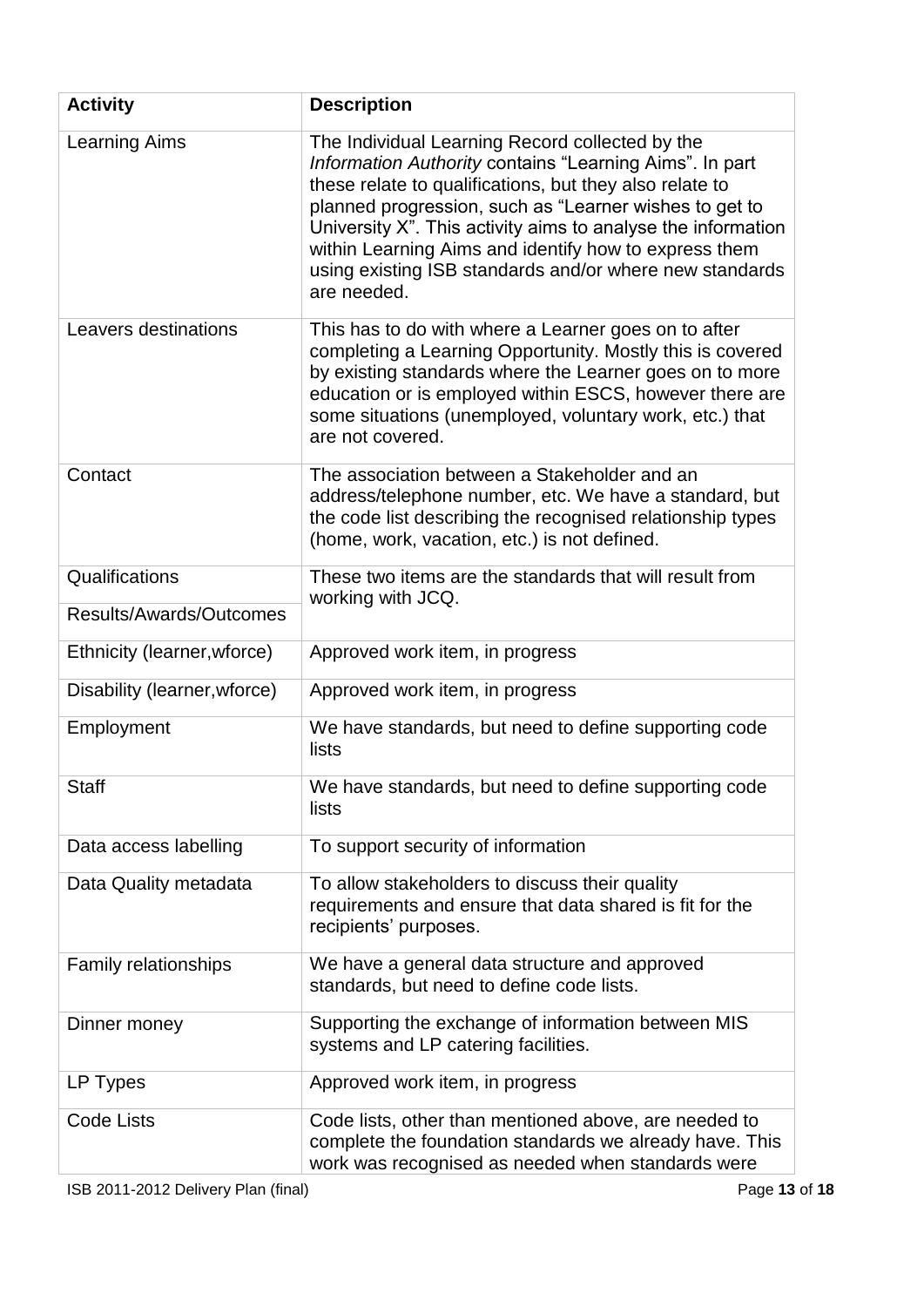|                                                                  | developed to support the $14 - 19$ policies, but has been<br>overtaken by other standards-creation priorities.                                                                                                                                  |
|------------------------------------------------------------------|-------------------------------------------------------------------------------------------------------------------------------------------------------------------------------------------------------------------------------------------------|
| Extended Learner data,<br>e.g. mode of travel,<br>language, etc. | To support transfer of information between LPs and some<br>central collections.                                                                                                                                                                 |
| <b>Address</b>                                                   | Approved work item, in progress                                                                                                                                                                                                                 |
| <b>DSD Migration</b>                                             | The DfE Data and Statistics Division (DSD) has<br>announced its intention to migrate schools collections to<br>become compliant with ISB standards. ISB and the TSS<br>will work closely with DSD to support this migration.                    |
| <b>Sure Start</b>                                                | New policy on funding support for Sure Start Centres<br>based on performance will require new monitoring of<br>outputs and/or outcomes.                                                                                                         |
| Engage Policy Teams                                              | ISB will proactively seek engagement with BIS and DfE<br>Policy Teams to ensure that potential demands for new<br>standards in support of new policies are identified in<br>sufficient time to develop the standards before they are<br>needed. |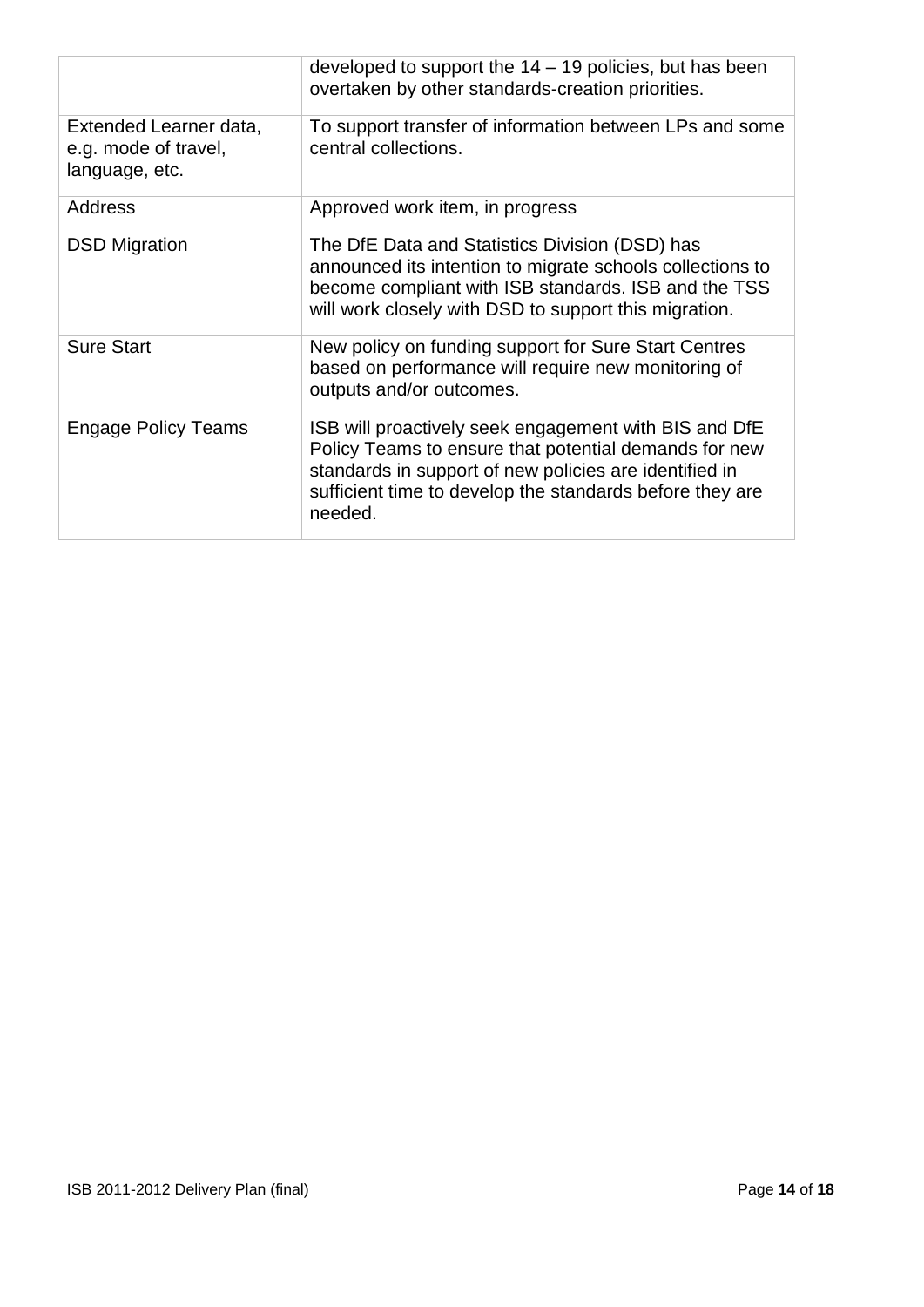## <span id="page-14-0"></span>**Annex A: Outline lifecycle and process**

#### <span id="page-14-1"></span>**Stages**

43.A standard will typically go through the following lifecycle stages:



- a. **Future**  Standards that fall within this category are those for which development is yet to start but have been identified as areas of high impact and high importance for the ESCS system. Although an initial assessment has been completed of these standards it is recognised that that further work is required to define their scope
- b. **Under consideration**  These are standards for which development work is ongoing and those under review.
- c. **Approved**  These are standards that have been approved by the ISB for use within the ESCS system and given the status of Adopted, Recommended or Inherited.

#### <span id="page-14-2"></span>Standards Approval Definitions

44.When the ISB approves a standard it is given one of the following statuses:

- a. **Approved Status "Adopted"** the standard is approved by the ISB, ready for unconditional adoption across the system and should be used freely.
- b. **Approved Status "Recommended"** the standard is approved by the ISB, ready for adoption across the system and should be used freely. Some fine tuning may be necessary based on user experience and the standard will be reviewed after an agreed period before the ISB confers the status of "Adopted".
- c. **Approved Status "Inherited"** the ISB recognises that there are many standards that pre-date current arrangements and are in widespread use. Such standards will, in time, become superseded by a number of Business Data Standards. The importance of such standards is recognised by the ISB through conferring 'Inherited' status.

#### <span id="page-14-3"></span>Standards Development Process

45.The ISB has approved a process for the creation and maintenance of standards. A summary is shown in the figure below: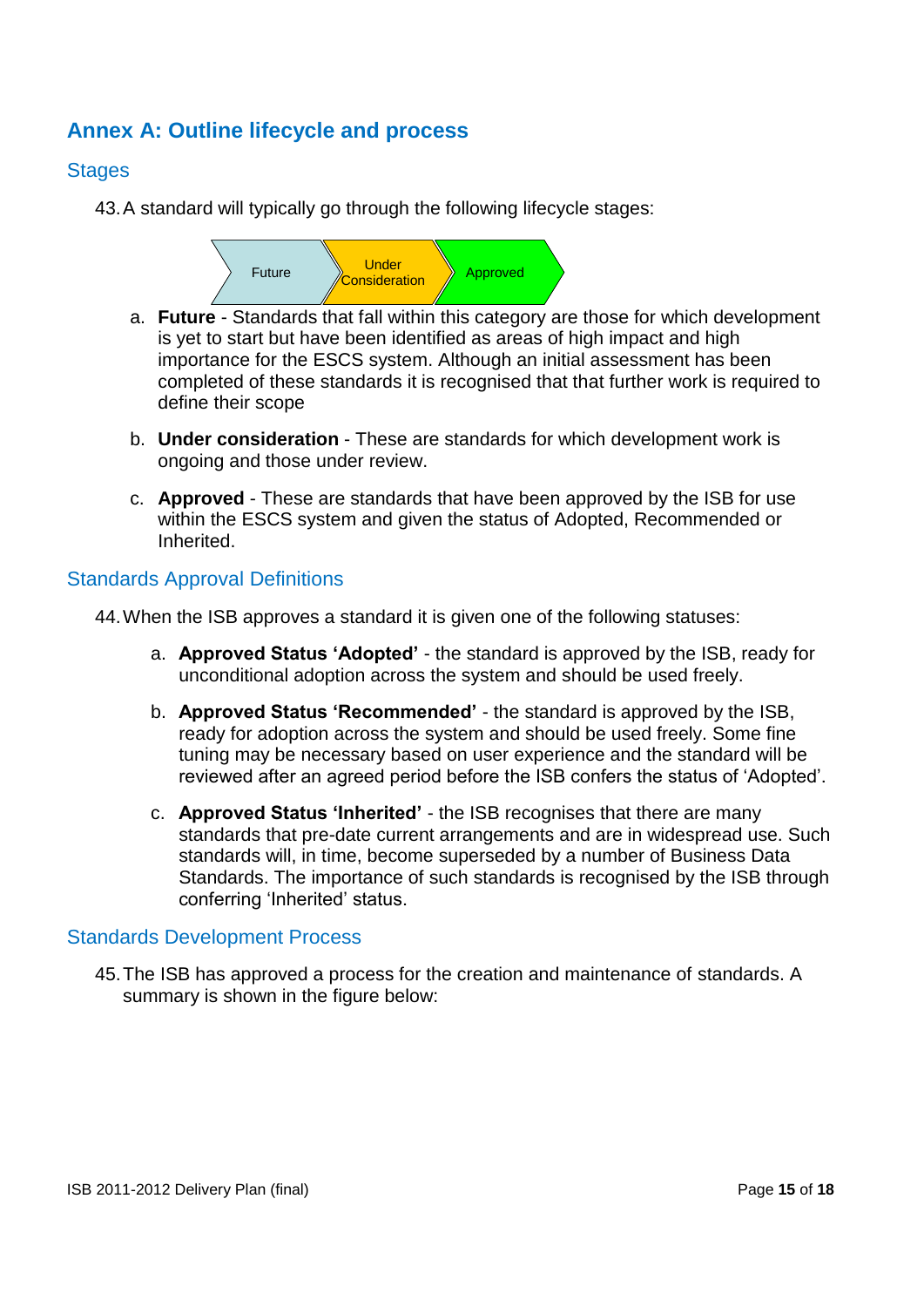| Project<br>G1<br>Definition                                                                                                                                                                   | Explore<br>G <sub>2</sub><br>Project Scope                                                                                                                                                                                                                                                                                                                                                                                                                                                   | <b>Requirements</b><br>G <sub>3</sub><br>Analysis                                                                                                                                                                                                                                                                                                                                                                                                                   | <b>Define</b><br>G4<br><b>Standards</b>                                                                                                                                                                                                                                                                                                                                                                                                                                                                              | Closure<br>G <sub>5</sub>                                                                                                                                                    |
|-----------------------------------------------------------------------------------------------------------------------------------------------------------------------------------------------|----------------------------------------------------------------------------------------------------------------------------------------------------------------------------------------------------------------------------------------------------------------------------------------------------------------------------------------------------------------------------------------------------------------------------------------------------------------------------------------------|---------------------------------------------------------------------------------------------------------------------------------------------------------------------------------------------------------------------------------------------------------------------------------------------------------------------------------------------------------------------------------------------------------------------------------------------------------------------|----------------------------------------------------------------------------------------------------------------------------------------------------------------------------------------------------------------------------------------------------------------------------------------------------------------------------------------------------------------------------------------------------------------------------------------------------------------------------------------------------------------------|------------------------------------------------------------------------------------------------------------------------------------------------------------------------------|
| Gate 1<br>Seek approval of definition,<br>business case and plan by<br>the project sponsor.                                                                                                   | Gate 2<br>Agree what will and will not<br>be analysed. Approve<br>revised business case.                                                                                                                                                                                                                                                                                                                                                                                                     | Gate 3<br>Suitability of analysis for<br>documenting the standards,<br>approve the scope.                                                                                                                                                                                                                                                                                                                                                                           | Gate 4<br>ISB approval of business<br>data standards, code lists<br>and assemblies.                                                                                                                                                                                                                                                                                                                                                                                                                                  | Gate 5<br>Approve closure of the<br>project, ensure lessons<br>learned.                                                                                                      |
|                                                                                                                                                                                               |                                                                                                                                                                                                                                                                                                                                                                                                                                                                                              | deliverables                                                                                                                                                                                                                                                                                                                                                                                                                                                        |                                                                                                                                                                                                                                                                                                                                                                                                                                                                                                                      |                                                                                                                                                                              |
| <b>■</b> Project definition<br>statement<br>■ Initial outline business<br>case<br>■ Plan for defining project<br>scope                                                                        | ■ Project scope analysis.<br>■ ○utline business case.<br><b>■ Plan for requirements</b><br>analysis.                                                                                                                                                                                                                                                                                                                                                                                         | <b>■ Business analysis</b><br><b>■</b> Full business case<br>■ Plan for defining the<br>standards                                                                                                                                                                                                                                                                                                                                                                   | B Business data standards,<br>code lists, assemblies<br>■ Traceability - canonical<br>mapping<br><b>■ Updated BDA</b><br><b>■</b> Board papers                                                                                                                                                                                                                                                                                                                                                                       | ■ Published data standards,<br>code lists, assemblies<br><b>■Published ISB newsletter</b><br><b>■Finalised data quality and</b><br>implementation plans                      |
|                                                                                                                                                                                               |                                                                                                                                                                                                                                                                                                                                                                                                                                                                                              | tasks                                                                                                                                                                                                                                                                                                                                                                                                                                                               |                                                                                                                                                                                                                                                                                                                                                                                                                                                                                                                      |                                                                                                                                                                              |
| Capture and document<br>the project's end user and<br>sponsor's vision for the<br>project<br>• Write an initial outline<br>business case for the<br>project<br>Plan the next stage of<br>work | Identify ESCS business<br>scope for the standards.<br><b>Explore the business</b><br>٠<br>scope - what processes,<br>data are involved.<br>Identify stakeholders.<br>Meet with small number<br>of more important<br>stakeholders to explore<br>the subject area and<br>identify business drivers.<br>Agree the type of<br>business model needed<br>for requirements analysis<br>Plan and arrange<br>workshops and interviews<br>for requirements analysis<br>stage.<br>Update business case. | Conduct workshops,<br>interviews, and document<br>analysis<br>Develop physical business<br>models and confirm these<br>with stakeholders<br>Develop generic business<br>models and data<br>requirements<br>Identify initial entity map<br>for the BDA<br>Identify which business<br>standards can be<br>developed, and which<br>areas may need to be<br>deferred<br><b>Finalise the business case</b><br>Develop plan for next<br>stage<br>Prepare board submission | Model the new standards<br>in the BDA<br>$\bullet$<br>Develop canonical<br>mapping<br>• Develop storyboards and<br>evidence base<br>Develop business data<br>standards, code lists and<br>assemblies<br>Develop data quality and<br>implementation plans<br>Full peer review<br>Stakeholder confirmation<br>and feedback<br>Resolve issues as they<br>$\bullet$<br>arise<br>Prepare final version s of<br>standards, code lists and<br>assemblies<br>Complete comments<br>resolution log<br>Prepare board submission | Conduct lessons learned<br>review.<br>Complete data quality and<br>implementation plans<br>Log issues with any<br>released standards.<br>templates of<br>development method. |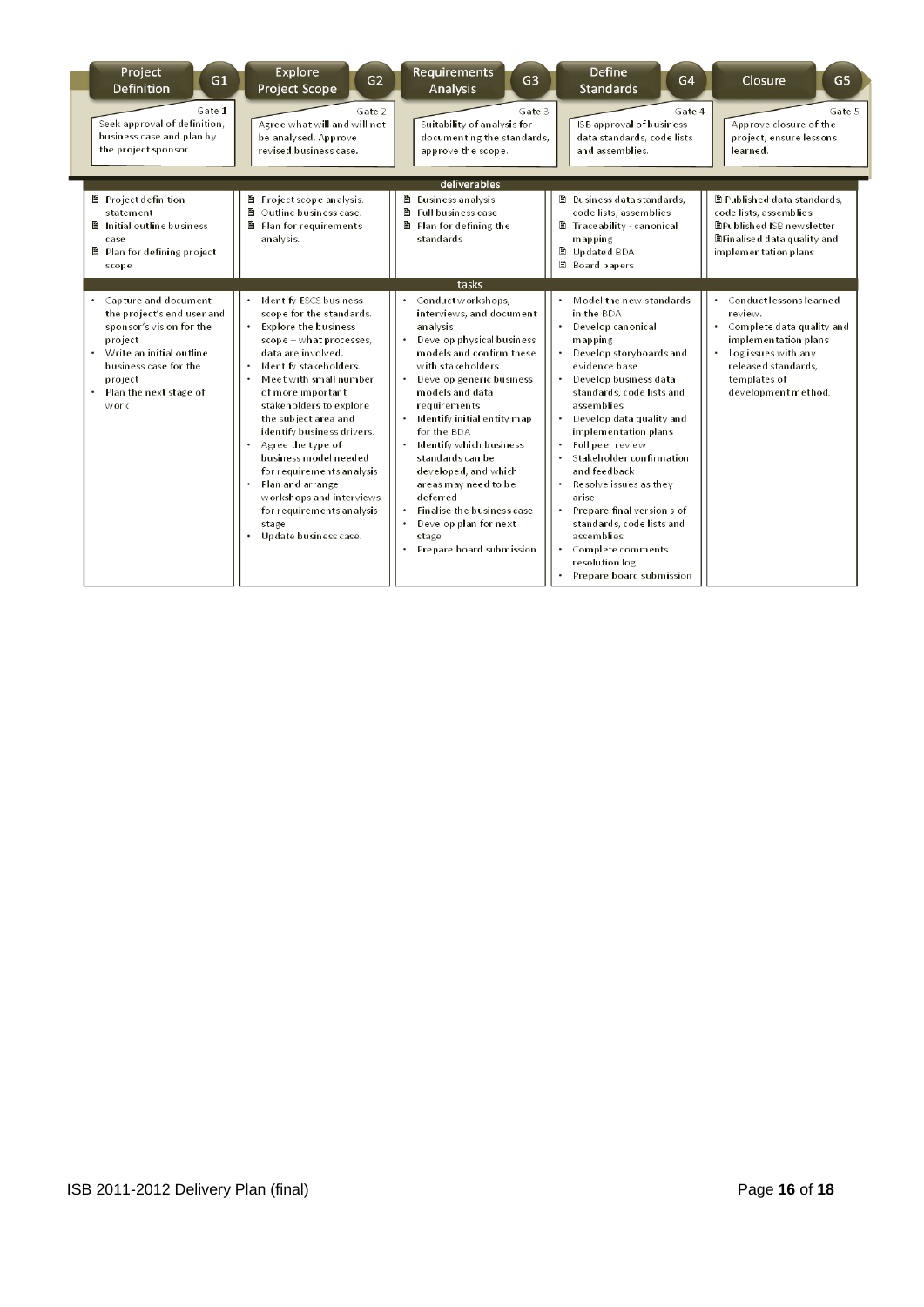## <span id="page-16-0"></span>**Annex B: Glossary**

| <b>ALBs</b>   | Arm's Length Bodies                                                                     |
|---------------|-----------------------------------------------------------------------------------------|
| <b>BDA</b>    | <b>Business Data Architecture</b>                                                       |
| <b>BDS</b>    | <b>Business Data Standard</b>                                                           |
| <b>BIS</b>    | Department for Business, Innovation and Skills                                          |
| <b>BSI</b>    | The British Standards Institution                                                       |
| <b>CBDS</b>   | <b>Common Basic Data Set</b>                                                            |
| <b>CEN</b>    | The European Committee for Standardization                                              |
| <b>DfE</b>    | Department for Education                                                                |
| <b>DSD</b>    | Data and Statistics Division                                                            |
| <b>ESCS</b>   | Education, Skills and Children's Services                                               |
| <b>FE</b>     | <b>Further Education</b>                                                                |
| HE            | <b>Higher Education</b>                                                                 |
| <b>HEFCE</b>  | <b>Higher Education Funding Council for England</b>                                     |
| <b>HESA</b>   | <b>Higher Education Statistics Agency</b>                                               |
| (The) IA      | The Information Authority                                                               |
| <b>ILR</b>    | <b>Individualised Learner Record</b>                                                    |
| <b>IMPs</b>   | Information Management Partnership for Schools                                          |
| <b>ISO</b>    | International Organization for Standardization                                          |
| <b>JCQ</b>    | <b>Joint Council for Qualifications</b>                                                 |
| <b>LeGSB</b>  | Local e-Government Standards Body                                                       |
| <b>LETSI</b>  | Learning-Education-Training Systems Interoperability                                    |
| <b>LPs</b>    | <b>Learning Providers</b>                                                               |
| <b>LRS</b>    | <b>Learning Records Service</b>                                                         |
| Ofqual        | Office of Qualifications and Examinations Regulation                                    |
| <b>Ofsted</b> | Office for Standards in Education, Children's Services and Skills                       |
| <b>QCDA</b>   | Qualifications and Curriculum Development Agency                                        |
| <b>SALTIS</b> | Suppliers Association for Learning Technology and Interoperability in<br><b>Schools</b> |
| <b>SCA</b>    | <b>Strategic Content Alliance</b>                                                       |
| <b>SFA</b>    | <b>Skills Funding Agency</b>                                                            |
| <b>SIF</b>    | <b>Systems Interoperability Framework</b>                                               |
| <b>SIFA</b>   | Systems Interoperability Framework Association                                          |
| <b>SIGs</b>   | <b>Special Interest Groups</b>                                                          |
| <b>SLC</b>    | <b>Student Loans Company</b>                                                            |
| <b>STA</b>    | <b>Standards and Testing Agency</b>                                                     |
| <b>SIWG</b>   | <b>Standards Implementers' Working Group</b>                                            |
| <b>TDA</b>    | <b>Training Development Agency</b>                                                      |
| <b>TDS</b>    | <b>Technical Data Standard</b>                                                          |
| <b>TSS</b>    | <b>Technical Support Service</b>                                                        |
| <b>YPLA</b>   | Young People's Learning Agency                                                          |